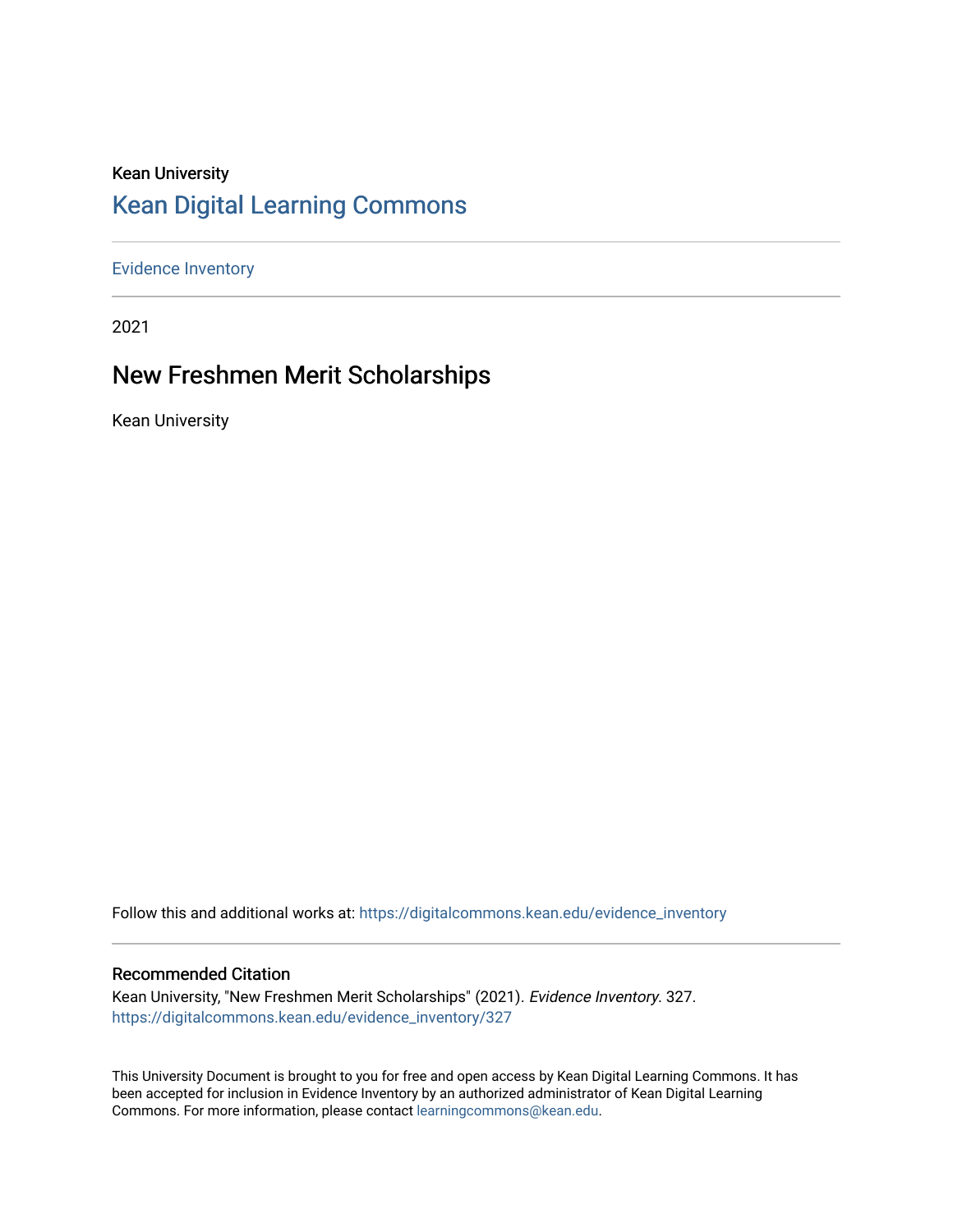#### New Freshmen Merit Scholarships

#### **Abstract**

New Freshmen Merit Scholarships

These awards are given based on alternate indicators including, but not limited to courses taken, academic rigor, class rank with a primary focus on high school (unweighted) GPA and standardized exams (SAT, ACT) if applicable. Only recent high school graduates primarily admitted as full-time freshmen are eligible.

These scholarships are renewable for up to four years (8 semesters) of consecutiveundergraduate study when a cumulative 3.0 GPA is maintained through continuous full-timeenrollment. Please note that these merit awards cannot be combined with one another. Additionally, we reserve the right to reduce the scholarship amount should the total of allfederal, state, and other awards exceed the cost of attendance.

There are seven named levels of merit scholarships and recognition that range from \$500 to full-in-state tuition.

#### Keywords

New Freshmen, Merit Scholarships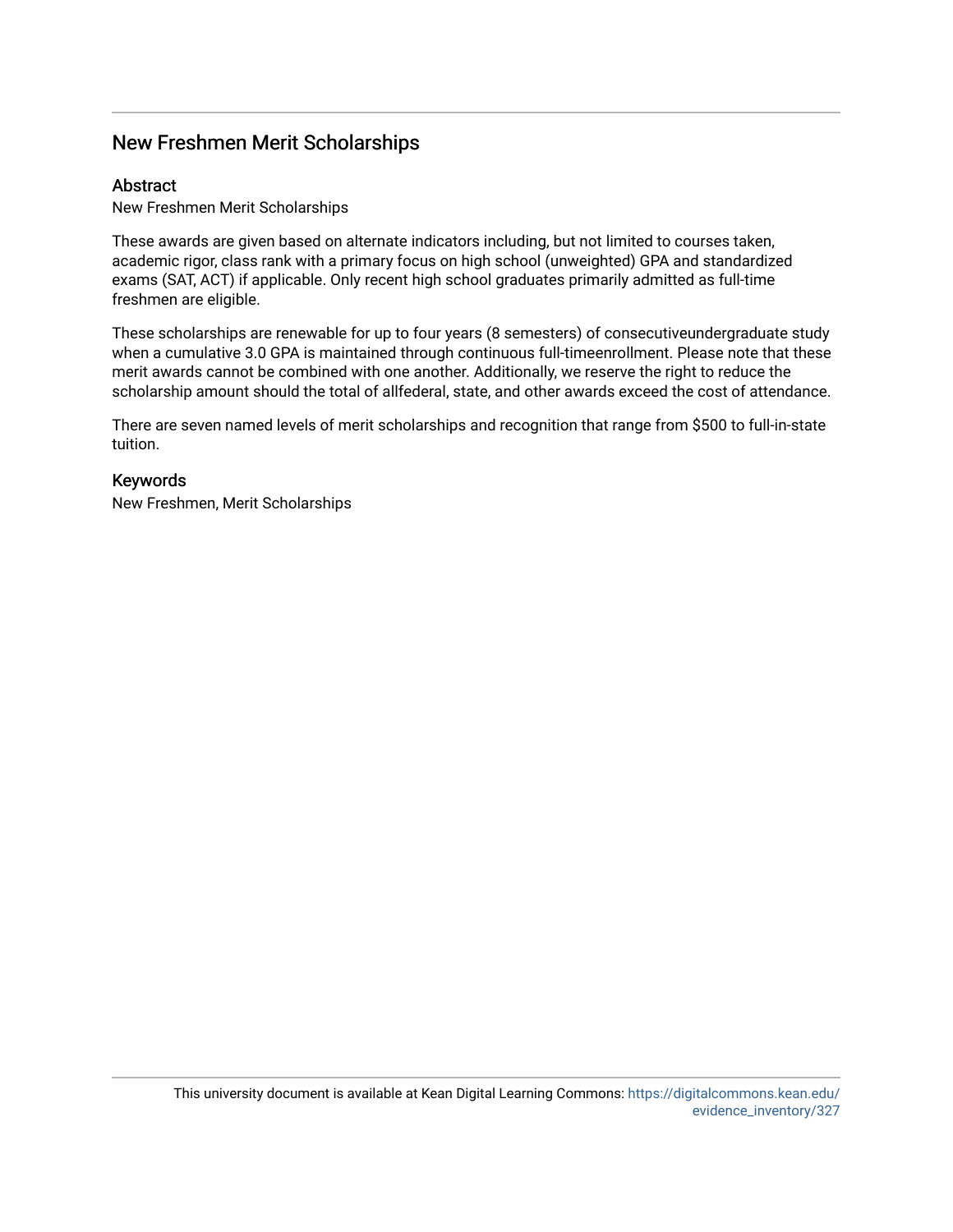# Weather Alert

Due to the impending storm and the State of Emergency recently declared by Gov. Murphy, all classes on the main campus and Kean Skylands are canceled beginning at 7 p.m. tonight. All classes also will be canceled tomorrow, Tuesday, October 26, and nonessential personnel should not report to campus. Kean Ocean students should visit the Ocean County College website for information regarding any class [cancellations.](https://www.ocean.edu/)

[Home](https://www.kean.edu/) • [Offices](https://www.kean.edu/offices) A Z • Financial Aid & [Scholarship](https://www.kean.edu/offices/financial-aid/scholarship-services) Services • Scholarship Services

# Merit Scholarships for New Incoming Students

Kean University offers a comprehensive array of merit and need-based scholarships for incoming freshmen. Freshmen and transfer applicants applying for admission are considered for merit scholarships. Your complete application for admission to Kean University is your application for these merit scholarships.

# New Freshmen Merit Scholarships

These awards are given based on alternate indicators including, but not limited to courses taken, academic rigor, class rank with a primary focus on high school (unweighted) GPA and standardized exams (SAT, ACT) if applicable. Only recent high school graduates primarily admitted as full-time freshmen are eligible.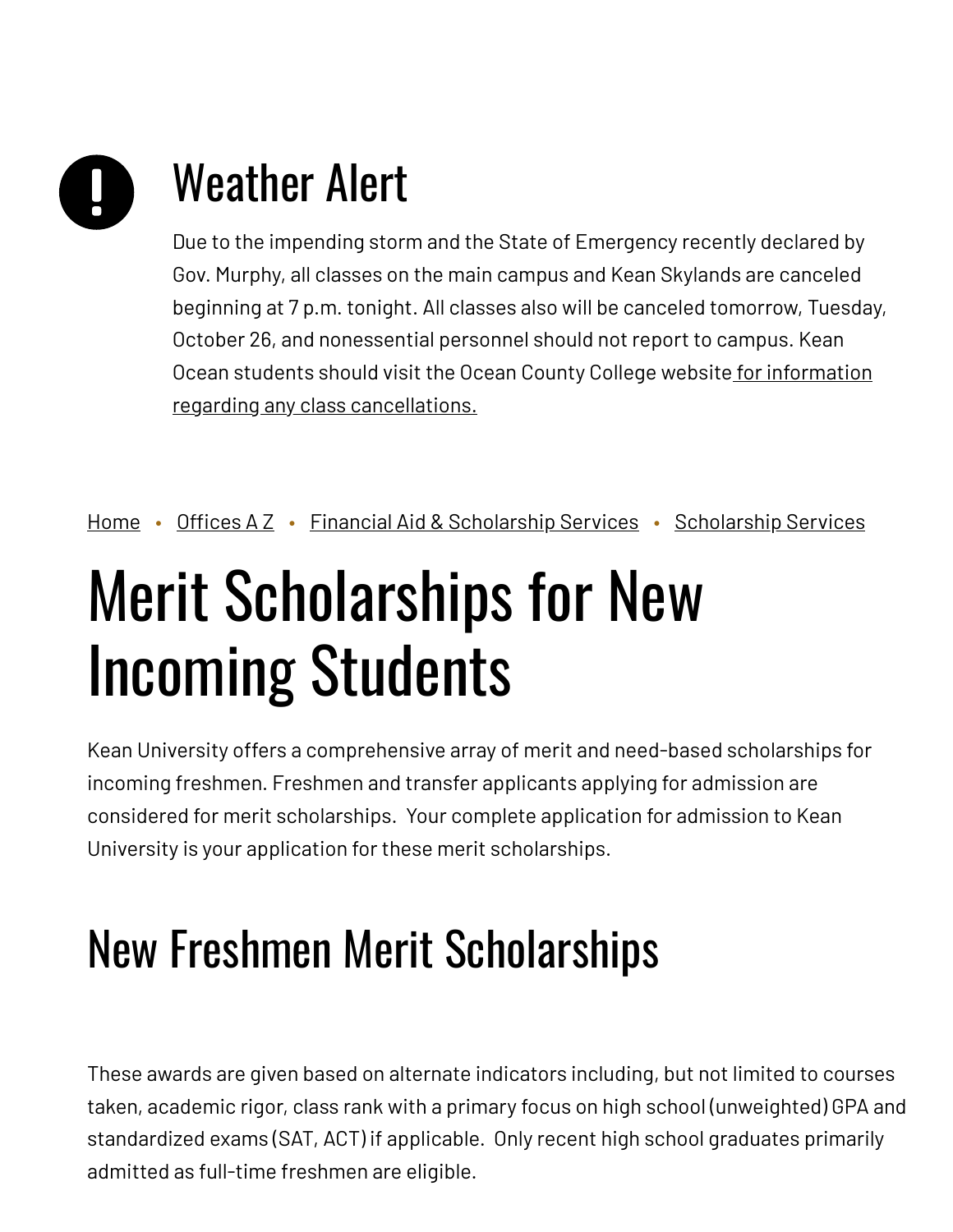These scholarships are renewable for up to four years (8 semesters) of consecutive undergraduate study when a cumulative 3.0 GPA is maintained through continuous full-time enrollment. Please note that these merit awards cannot be combined with one another. Additionally, we reserve the right to reduce the scholarship amount should the total of all federal, state, and other awards exceed the cost of attendance.

There are seven named levels of merit scholarships and recognition that range from \$500 to full-in-state tuition.

| <b>Scholarship Name</b>                    | <b>Maximum Award Over 4 Years</b> |
|--------------------------------------------|-----------------------------------|
| <b>William Livingston Full Scholarship</b> | up to \$50,000                    |
| <b>Kean Scholar</b>                        | up to \$20,000                    |
| <b>Trustee Scholar</b>                     | up to \$14,000                    |
| <b>Presidential Scholar</b>                | up to \$10,000                    |
| <b>Academic Scholar</b>                    | up to \$6,000                     |
| <b>Climb Higher Scholarship</b>            | up to \$4,000                     |

*\*Scholarship decisions are made by the Office of Financial Aid and Scholarships based on criteria provided by the Office of Admissions. Please know that all decisions are final.*

Early Action Award Offered to accepted applicants who complete their application and submit all required documents by January 1

### DISTINGUISHED FRESHMAN SCHOLARSHIPS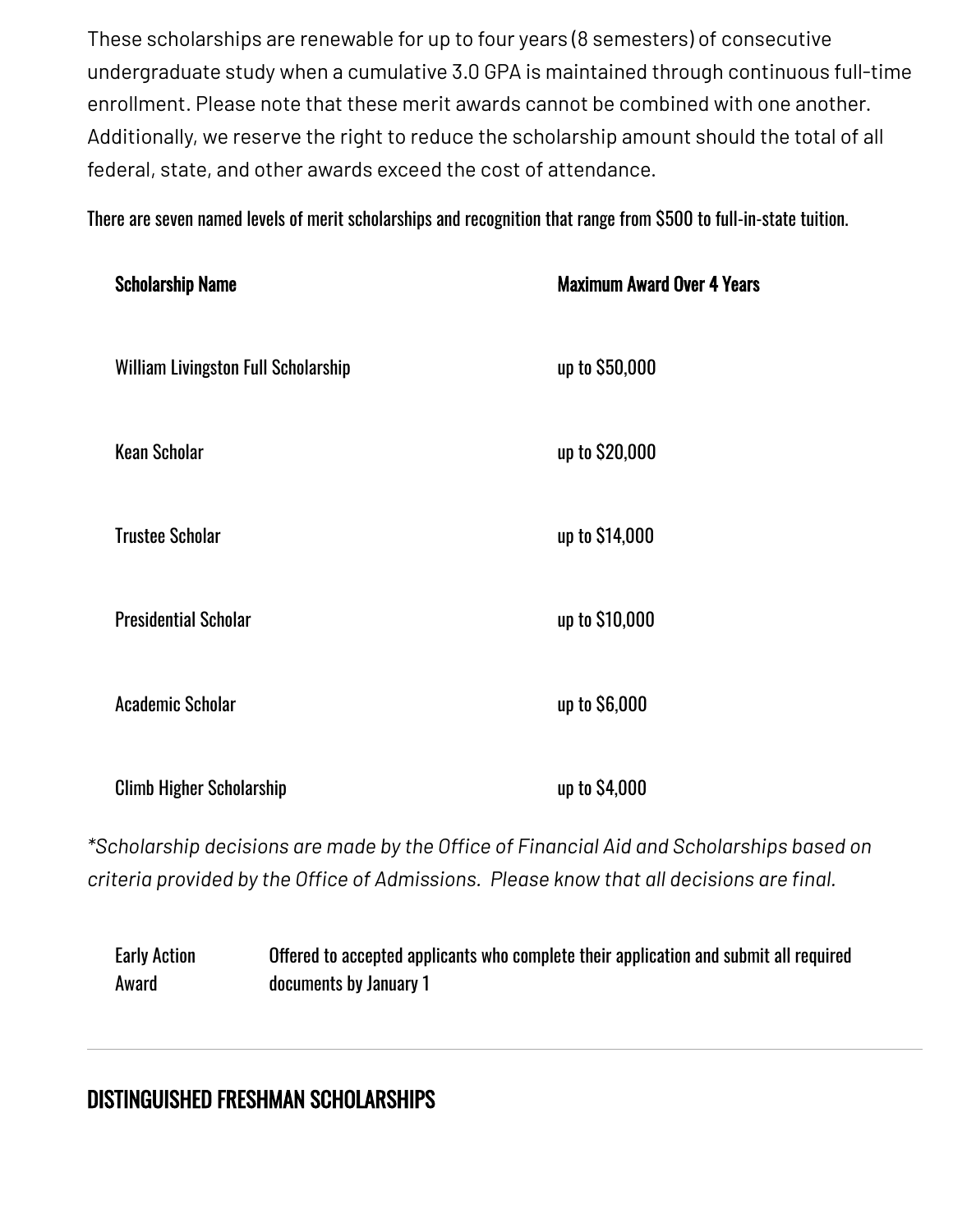Kean offers qualified incoming freshmen renewable scholarships for outstanding students in specialized areas. Complete admissions applications are reviewed by the academic selection committee. Selection will be communicated from the Office of Financial Aid & Scholarship Services.

#### New Jersey Center for Science, Technology and Mathematics (NJSTM) Scholarship

For incoming freshmen who matriculate directly into five-year, combined bachelor/master's degree honors programs who maintain a cumulative (unweighted) high school GPA of 3.1 or higher are eligible for consideration for the NJCSTM in-state tuition scholarships at time of entry. Consideration for these scholarships is conducted by the NJSTM Admission Committee at the time of review for admissions, therefore there is no separate application needed.

Eligible 5 year NJCSTM programs for this scholarship are:

Biotechnology / Molecular Biology | Computational Science and Engineering | Biology Education | Chemistry Education | Mathematics Education

| 100% in-state tuition & fees | $3.7 - 4.0$ GPA** |
|------------------------------|-------------------|
| 75% in-state tuition only    | 3.4 - 3.69 GPA    |
| 50% in-state tuition only    | $3.1 - 3.39$ GPA  |

*\* Eligibility for scholarships will depend greatly on the successful completion of biology, chemistry, and pre-calculus OR trigonometry courses in high school. \*\* GPAs are based on a 4.0 scale.*

This scholarship is renewable each academic year, as long as recipients uphold a minimum 3.0 GPA and full-time enrollment at the University. Students in the 5-year program, can also be eligible for full in-state graduate tuition coverage.

For students in the NJCSTM honors college who commit to teach for three years in a New Jersey school upon graduation, scholarships are renewable in accordance with program requirements. For academic program information, contact (908) 737-7202 or email [njcste@kean.edu](mailto:njcste@kean.edu). Students admitted to the **B.S. Biomedicine** Program are not eligible for these awards, as that is a flat-rate tuition program.

Michael Graves College of Architecture and Design Scholarship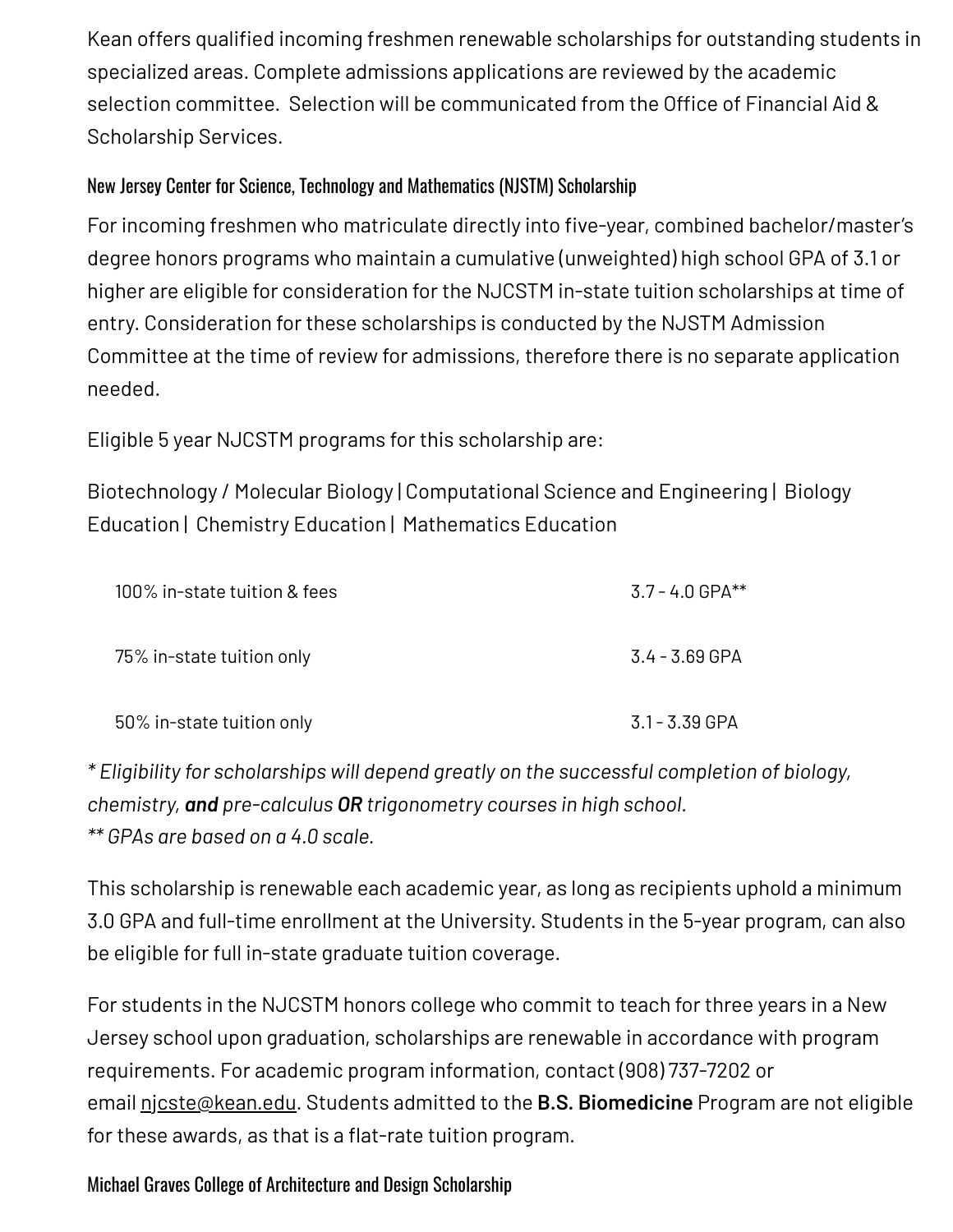A select number of full in-state tuition scholarships are awarded to primarily incoming freshmen with a minimum 3.0 unweighted GPA who pursue undergraduate degrees in **architecture or design**. These scholarships are renewable for up to four years with a minimum cumulative 3.0 GPA and continuous full-time enrollment.

Freshmen applicants to the programs of the Michael Graves College of Architecture and Design are automatically reviewed for scholarship by the MGC Admission Committee. Eligible applicants will be contacted to provide a portfolio for faculty review before a final decision is rendered.

#### School of Fine and Performing Arts Scholarship

A select number of full-tuition scholarships are awarded to primarily incoming freshmen with a minimum 3.0 unweighted GPA who pursue undergraduate degrees in **fine arts, music or theatre**. These scholarships are renewable for up to four years with a minimum cumulative 3.0 GPA and continuous full-time enrollment. Eligible applicants must first alert the faculty of their interest in this highly competitive scholarship then submit a Foundation Scholarship Application and provide either an audition or a portfolio for faculty review before a final decision is rendered.

### CENTENNIAL FUND SCHOLARSHIP

A limited number of these renewable scholarships are awarded to incoming freshmen by the Kean University Foundation, based on academic merit and financial need, as determined by the FAFSA. To learn more about the Centennial Fund Scholarship, please visit [www.kean.edu/cfs.](https://www.kean.edu/offices/scholarships-services/centennial-fund-scholarship)

# GARDEN STATE EQUITY SCHOLARSHIP

These renewable scholarships are awarded to incoming freshmen, based on academic merit and financial need, as determined by the FAFSA. To learn more about the Garden State Equity Scholarship, please visit [www.kean.edu/equity.](https://www.kean.edu/equality)

# OUT-OF-STATE ON-CAMPUS RESIDENCY SCHOLARSHIP

Kean University awards a scholarship in the amount of \$16,000 over four years (\$4,000 annually) to a select number of qualified incoming freshmen from outside New Jersey, who choose to live on campus. Students must have a minimum 3.0 high school GPA, based on the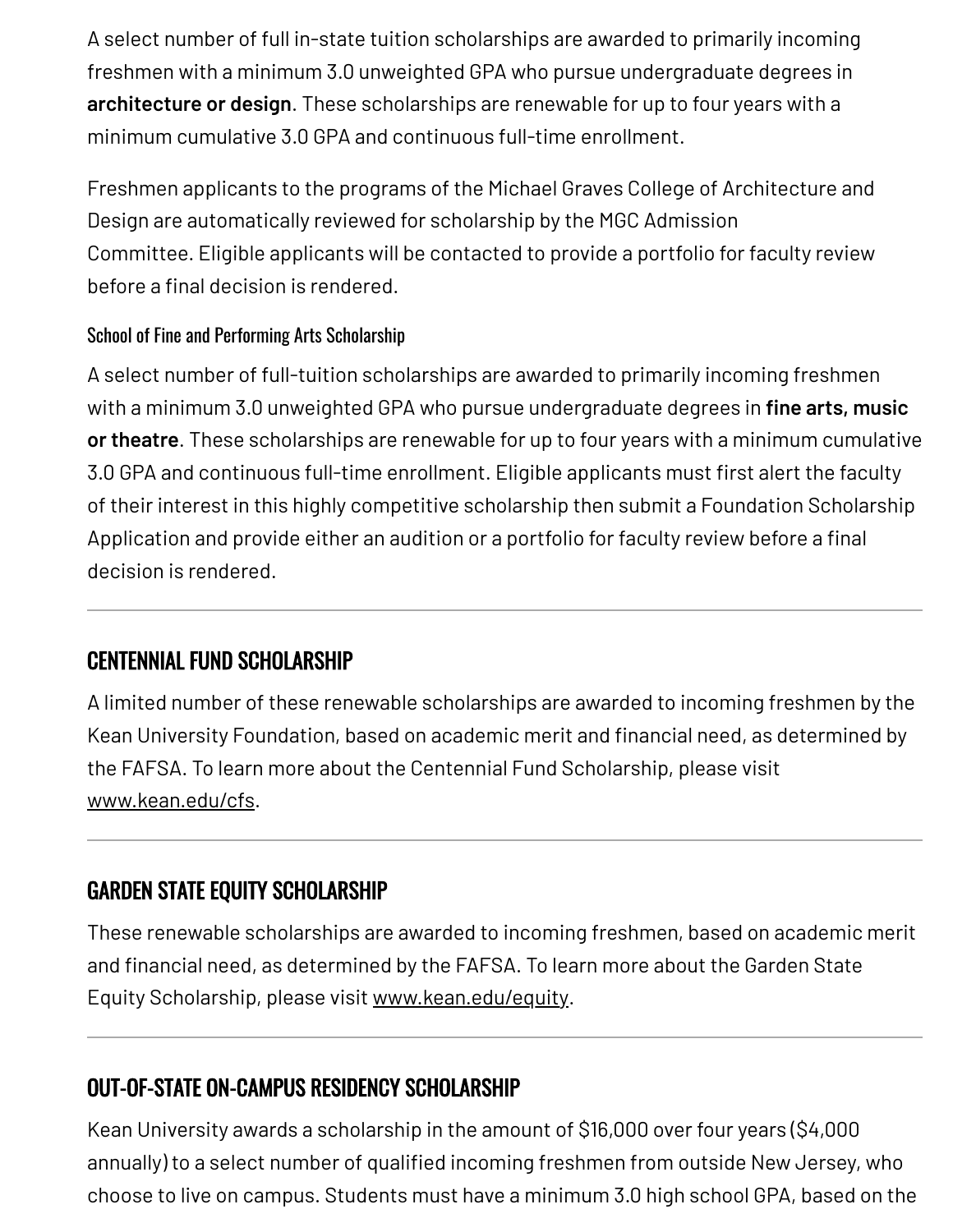University's review of the undergraduate application for admission. Candidates must also submit a FAFSA and complete a Campus Housing Application.

These scholarships are renewable for up to four years (eight consecutive semesters) of undergraduate study, as long as recipients maintain a minimum cumulative 3.0 GPA, fulltime enrollment and campus residency.

*\*Those who identify as international students could be subject to applicable state or federal tax laws pertaining to this award.*

# Transfer Merit Scholarships

Kean offers new transfer students offers merit awards for the first year of study for fall entry students. Completed admissions application will qualify students for consideration.

#### TRANSFER MERIT SCHOLARSHIP

The Transfer Merit Scholarship is a \$1,000 one-time scholarship is awarded based on academic performance from applicant's prior institution of higher education, with 3.0 cumulative GPA and either an associate's degree or comparable coursework totaling a minimum of 60 credits, as determined by the Office of Admissions.

This scholarship is contingent on full-time (minimum of 12 credits) enrollment.

#### TRANSFER EARLY ACTION AWARD

The early action award in the amount of \$500 is a one-time award offered to new transfer students offered to accepted fall semester applicants who complete their application and submit all required documents by March 1.

#### PHI THETA KAPPA (PTK) SCHOLARSHIP

To qualify, candidates are required to provide the Office of Transfer Admissions proof of organizational membership as well as final official transcripts that indicate degree conferral.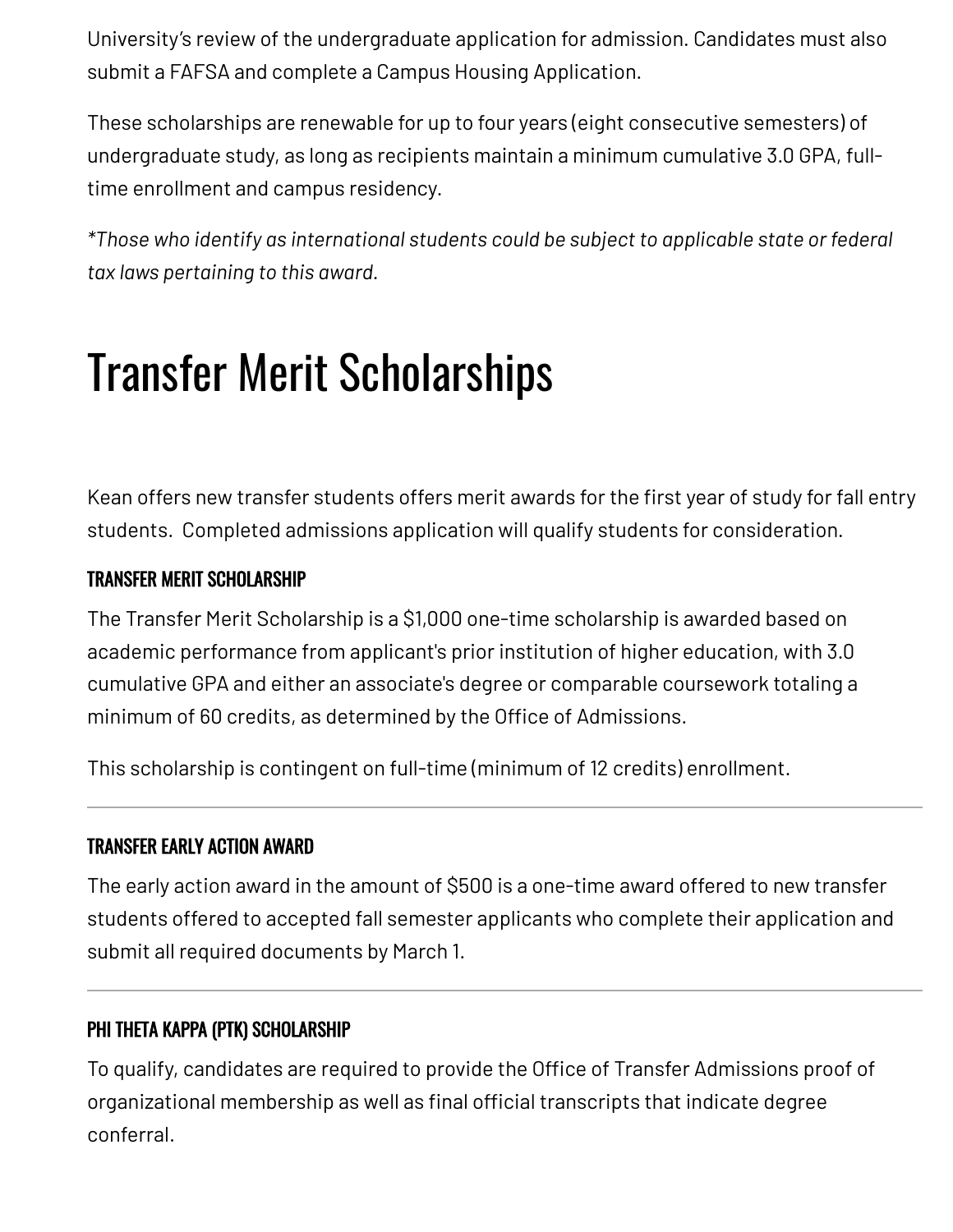*NOTE: If you are in your final semester, you will be tentatively awarded the PTK Scholarship until Admissions receives your final official transcript with your degree conferred.*

Know that there are two tiers for the PTK Scholarship based on full or part-time study. Students pursuing full-time study (minimum of 12 credits) receive a total annual amount of \$2000 *(\$1000 towards each semester, fall and spring)* Students studying part-time receive a total annual award of \$1000 *(\$500 towards each semester, fall and spring)*.

### SKYLANDS SCHOLARSHIP

A select number of students who are admitted to the Kean University Skylands Campus may be eligible to receive a \$1,000 one-time award, based upon a transcript review by the Office of Transfer Admissions and Skylands Administration.

# Financial Aid & [Scholarship](https://www.kean.edu/offices/financial-aid) Services

**[Scholarship](https://www.kean.edu/offices/financial-aid/scholarship-services) Services**

**Merit [Scholarships](https://www.kean.edu/offices/financial-aid/scholarship-services/merit-scholarships-new-incoming-students) for New Incoming Students**

**Kean Foundation [Scholarships](https://www.kean.edu/offices/financial-aid/scholarship-services/kean-foundation-scholarships)**

**External [Scholarships](https://www.kean.edu/offices/financial-aid/scholarship-services/external-scholarships)**

**Net Price [Calculator](https://www.kean.edu/offices/financial-aid/financial-aid-estimators)**

**[Disbursements](https://www.kean.edu/offices/financial-aid/disbursements-and-adjustments) and Adjustments**

**[Financial](https://www.kean.edu/offices/financial-aid/financial-aid-calendar) Aid Calendar**

**[Financial](https://www.kean.edu/offices/financial-aid/financial-aid-events) Aid Events**

**[Forms](https://www.kean.edu/offices/financial-aid/financial-aid-forms)**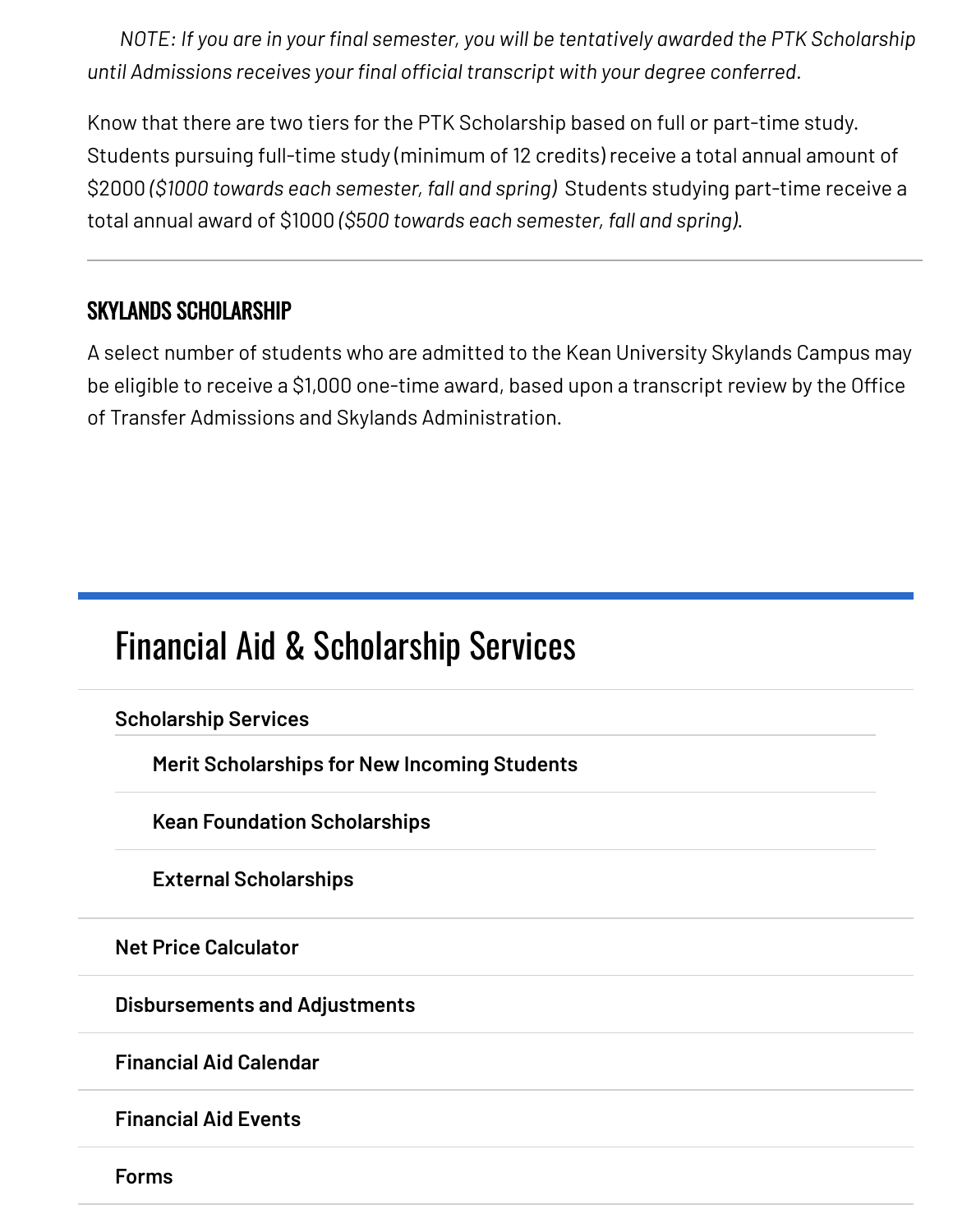**[Graduate](https://www.kean.edu/offices/financial-aid/graduate-students) Students**

**HEERF (Higher Education [Emergency](https://www.kean.edu/offices/financial-aid/heerf-higher-education-emergency-relief-fund) Relief Fund)**

**Kean Tuition [Promise](https://www.kean.edu/offices/financial-aid/kean-tuition-promise)**

**NJ State [Scholarships](https://www.kean.edu/offices/financial-aid/nj-state-scholarships)**

**[Office](https://www.kean.edu/offices/financial-aid/financial-aid-office-hours) Hours**

**[Staff](https://www.kean.edu/financial-aid-staff)**

**Third Week [Attendance](https://www.kean.edu/offices/financial-aid/third-week-attendance-policy) Policy**

**[Unemployment](https://www.kean.edu/offices/financial-aid/unemployment-tuition-waiver) Tuition Waiver**

**[Verification](https://www.kean.edu/offices/financial-aid/verification)**

**[Withdrawal](https://www.kean.edu/offices/financial-aid/withdrawal-classes) From Classes**

**Cost of [Attendance](https://www.kean.edu/offices/financial-aid/cost-attendance)**

**Consumer [Information](https://www.kean.edu/offices/financial-aid/consumer-information)**

#### Kean University

1000 Morris Avenue Union, New Jersey 07083

#### **[908-737-KEAN](tel:908-737-5326) (5326)**

Copyright ©2019 To report an accessibility issue on this website, email [webmaster@kean.edu.](mailto:webmaster@kean.edu)

**[Careers](https://www.kean.edu/offices/human-resources/employment)**